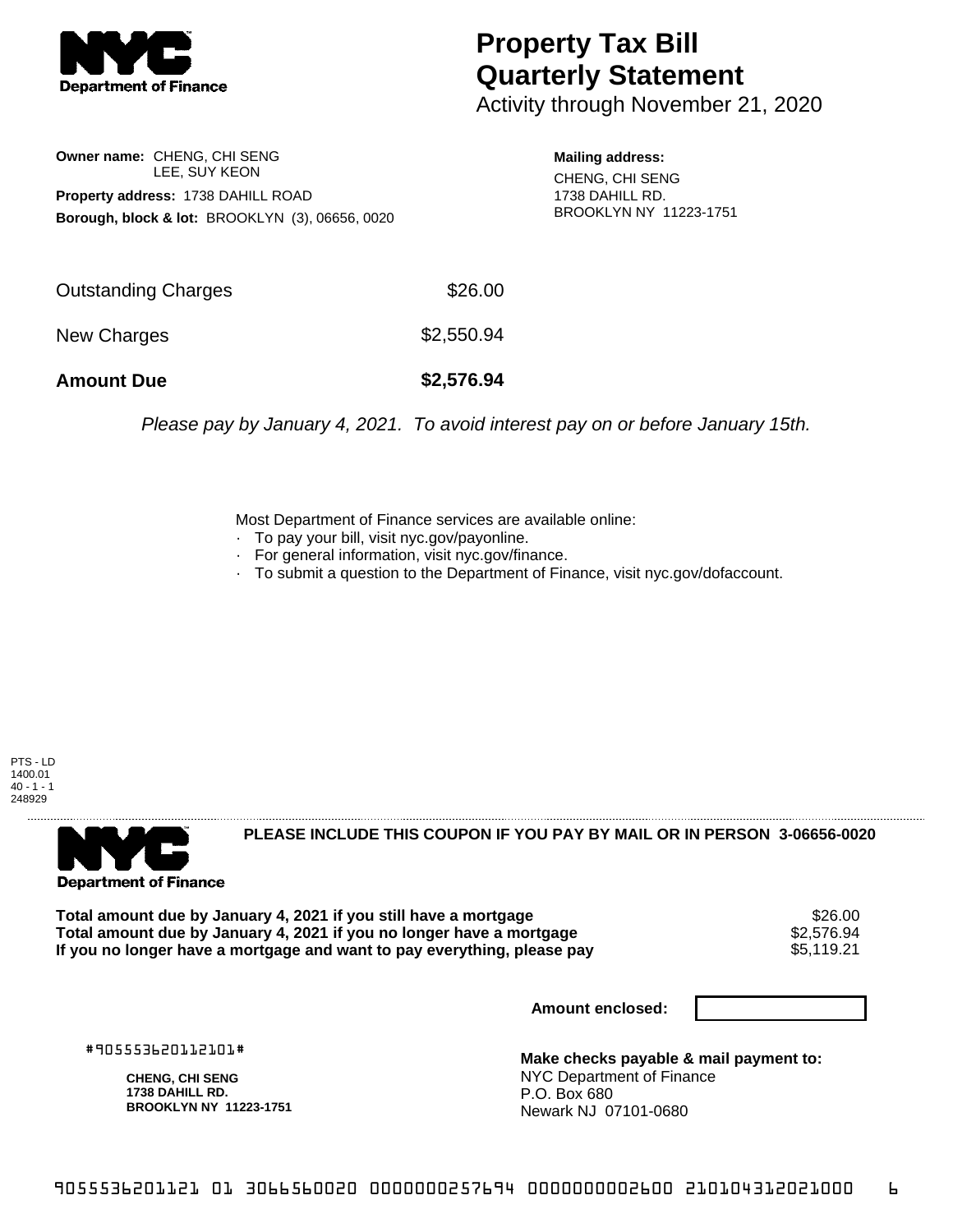

| <b>Billing Summary</b>                                                     | <b>Activity Date Due Date</b> |                     | Amount        |
|----------------------------------------------------------------------------|-------------------------------|---------------------|---------------|
| Outstanding charges including interest and payments                        |                               |                     | \$26.00       |
| Finance-Property Tax                                                       |                               | 01/01/2021          | \$2,580.68    |
| Adopted Tax Rate                                                           |                               |                     | $$-29.74$     |
| <b>Total amount due</b>                                                    |                               |                     | \$2,576.94    |
| <b>Tax Year Charges Remaining</b>                                          | <b>Activity Date</b>          | <b>Due Date</b>     | <b>Amount</b> |
| Finance-Property Tax                                                       |                               | 04/01/2021          | \$2,580.68    |
| <b>Adopted Tax Rate</b>                                                    |                               |                     | $$-29.74$     |
| Total tax year charges remaining                                           |                               |                     | \$2,550.94    |
| If you pay everything you owe by January 4, 2021, you would save:          |                               |                     | \$8.67        |
| How We Calculated Your Property Tax For July 1, 2020 Through June 30, 2021 |                               |                     |               |
|                                                                            |                               | Overall             |               |
| Tax class 1 - Small Home, Less Than 4 Families                             |                               | <b>Tax Rate</b>     |               |
| Original tax rate billed                                                   |                               | 21.1670%            |               |
| New Tax rate                                                               |                               | 21.0450%            |               |
| Estimated Market Value \$1,670,000                                         |                               |                     |               |
|                                                                            |                               |                     | <b>Taxes</b>  |
| <b>Billable Assessed Value</b>                                             |                               | \$48,768            |               |
| <b>Taxable Value</b>                                                       |                               | \$48,768 x 21.0450% |               |
| <b>Tax Before Abatements and STAR</b>                                      |                               | \$10,263.24         | \$10,263.24   |
| Annual property tax                                                        |                               |                     | \$10,263.24   |
| Original property tax billed in June 2020                                  |                               |                     | \$10,322.72   |
| Change In Property Tax Bill Based On New Tax Rate                          |                               |                     | $$-59.48$     |

Please call 311 to speak to a representative to make a property tax payment by telephone.

For information about the interest rate charged on late payments, visit nyc.gov/taxbill.

## **Home banking payment instructions:**

- 1. **Log** into your bank or online bill pay website.
- 2. **Add** the new payee: NYC DOF Property Tax. Enter your account number, which is your boro, block and lot, as it appears here: 3-06656-0020 . You may also need to enter the address for the Department of Finance. The address is P.O. Box 680, Newark NJ 07101-0680.
- 3. **Schedule** your online payment using your checking or savings account.

## **Did Your Mailing Address Change?**

If so, please visit us at **nyc.gov/changemailingaddress** or call **311.**

When you provide a check as payment, you authorize us either to use information from your check to make a one-time electronic fund transfer from your account or to process the payment as a check transaction.